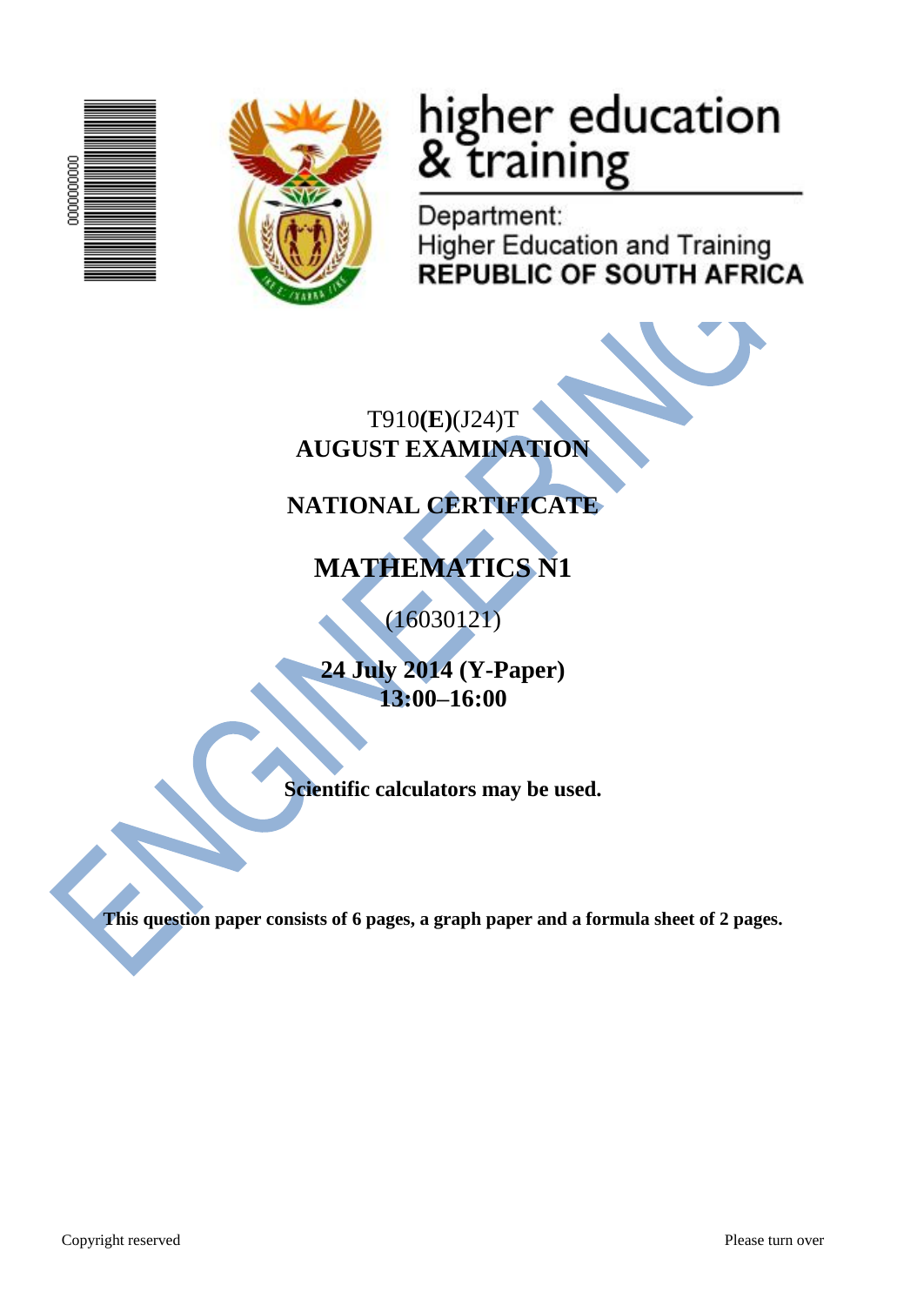### **DEPARTMENT OF HIGHER EDUCATION AND TRAINING REPUBLIC OF SOUTH AFRICA**

#### NATIONAL CERTIFICATE MATHEMATICS N1 TIME: 3 HOURS MARKS: 100

#### **INSTRUCTIONS AND INFORMATION**

- 1. Answer ALL the questions.
- 2. Read ALL the questions carefully.
- 3. Number the answers according to the numbering system used in this question paper.
- 4. The answers of ALL calculations must be approximated to THREE decimals.
- 5. Rough calculations may be done at the back of the ANSWER BOOK.
- 6. Use a pencil for drawings.
- 7. Start each question on a NEW page.
- 8. Write neatly and legibly.

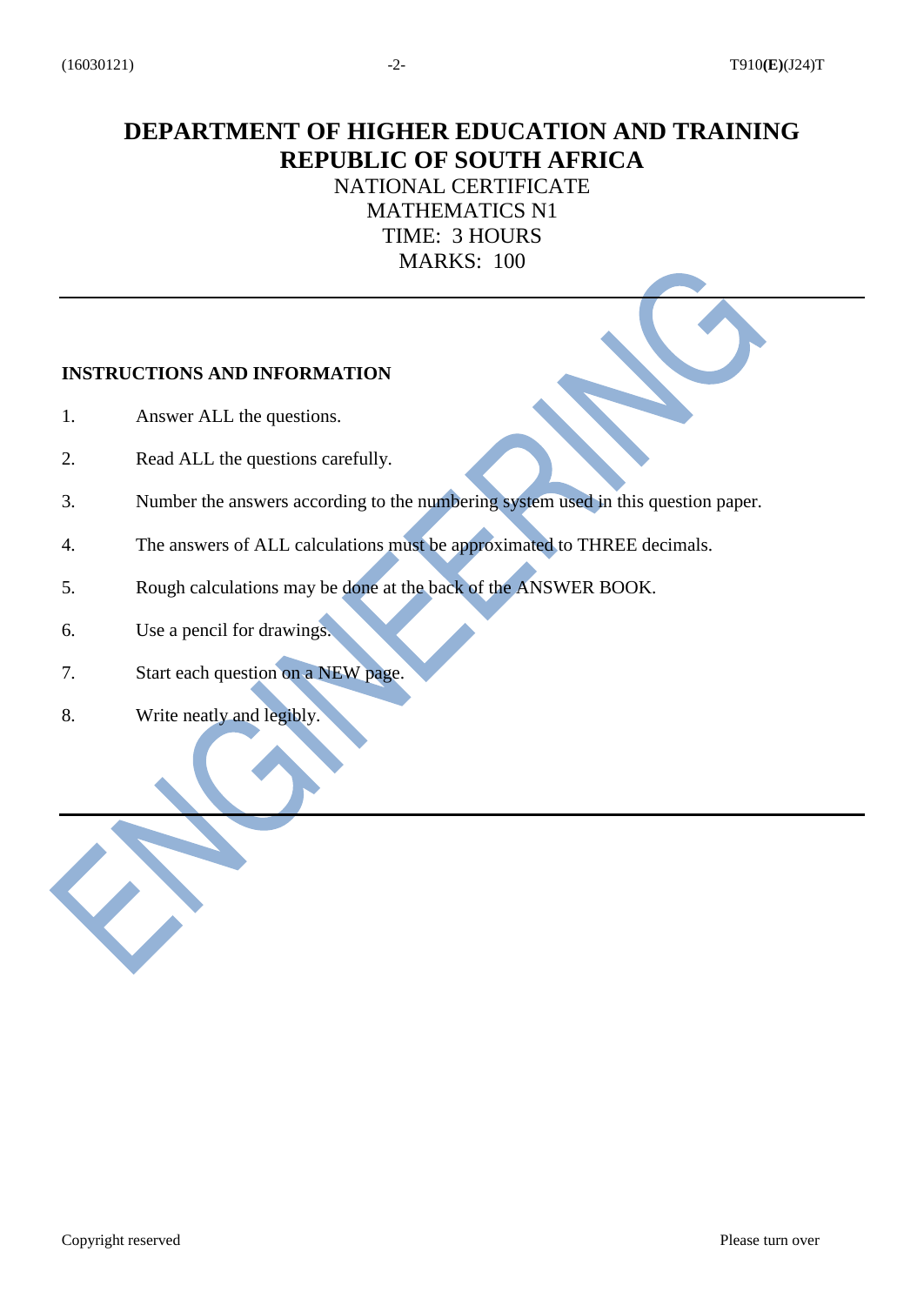#### **QUESTION 1**

Indicate whether the following statements are TRUE or FALSE. Choose the answer and write only 'true' or 'false' next to the question number (1.1–1.10) in the ANSWER BOOK.

- 1.1 24 km/h equals 667 m/s.
- 1.2 The graph of  $3y = 12x + 5$  has the gradient of 12.
- 1.3 The coefficient of  $x^4$  in the term of  $-10x^4$  is 10.
- 1.4 Natural numbers start at 1.
- 1.5 12 11 5 8 7  $\frac{3}{2} + \frac{8}{4} =$
- 1.6 The following expression has three terms: *c*  $a^2 + 3(b-2a) - \frac{8b}{2}$ 3  $6a^2 + 3(b-2a) - \frac{8}{6}$  $^{2}+3(b-2a)-\frac{8b^{4}}{2}$
- 1.7  $\equiv$  is the symbol to indicate congruent triangles.
- 1.8 320 cm<sup>2</sup> is equal to  $0.0320 \text{ m}^2$ .
- 1.9 If 20% of an amount of money is R105,25, then the amount of money is R526,25.
- 1.10 The exterior angle of a triangle can be obtained when one side of a triangle is extended.

 $(10 \times 1)$  [10]

#### **QUESTION 2**

2.1.1

2.1 Simplify the following without the use of a calculator:

$$
\sqrt[3]{\frac{27a^3b^9}{81b^{12}}} \times (2a^{\circ}b)^3
$$
 (5)

2.1.2 
$$
64b^9 \times \frac{1}{8}b^{-2} \div b^4
$$
 (4)

2.1.3 
$$
\log_2 64 - 6\log 1000 - 8\log_e^{\sqrt{e}} + 3\log 10
$$
 (5)

2.2 Subtract 
$$
6qr + 115pq + 35bd
$$
 from  $15qr + 108pq - 140bd$ . (3)

2.3 Divide 
$$
6x^4 + 3x^3 - x^2 + \frac{1}{2}x - 3
$$
 by  $2x + 1$ . Show ALL the steps. (7)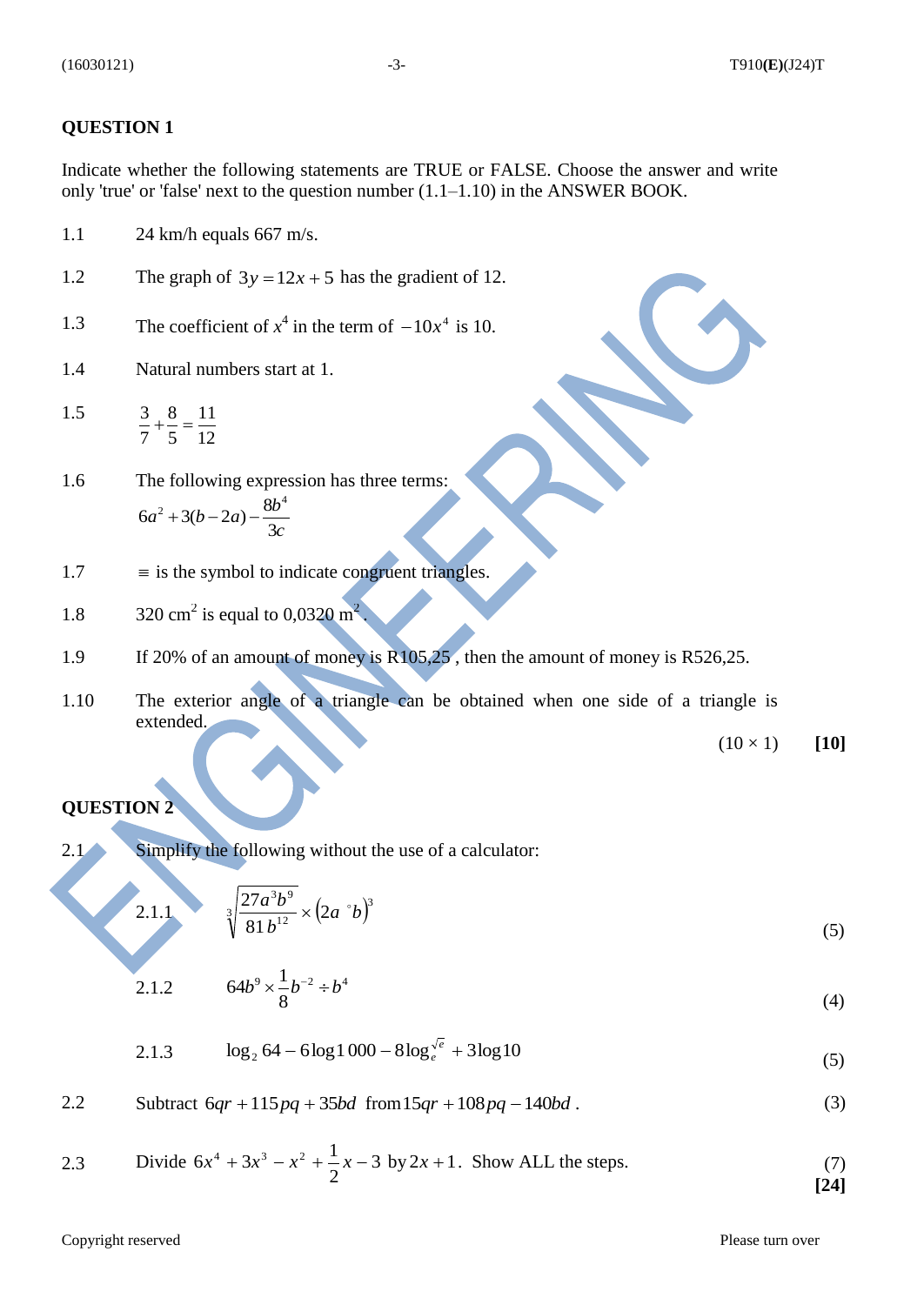## **QUESTION 3**

Simplify by factorising fully:

| 3.1               | $51D^3 - 85D^8$<br>$\overline{17D^2}$                      |                                                                                  | (2)           |  |  |
|-------------------|------------------------------------------------------------|----------------------------------------------------------------------------------|---------------|--|--|
| $3.2\,$           |                                                            | $\frac{7p^2-21p^3}{4q} \div \frac{2p-6p^2}{8q}$                                  | (4)           |  |  |
| 3.3               |                                                            | Add: $\frac{3}{x^2} - \frac{4x^2 + 2x}{x} + 3$                                   | (4)           |  |  |
| 3.4               | Determine from $21x^4y^3z^3$ ; $15x^2y^2z^2$ and $27xyz^4$ |                                                                                  |               |  |  |
|                   | 3.4.1                                                      | The LCM                                                                          | (4)           |  |  |
|                   | 3.4.2                                                      | The HCF by using prime factors                                                   | (1)           |  |  |
| 3.5               |                                                            | Fully factorise the following expressions:                                       |               |  |  |
|                   | 3.5.1                                                      | $45pq - 27pqz - 63pqd$                                                           | (2)           |  |  |
|                   | 3.5.2                                                      | $x+6y-6ay-ax$                                                                    | (4)<br>$[21]$ |  |  |
|                   |                                                            |                                                                                  |               |  |  |
| <b>QUESTION 4</b> |                                                            |                                                                                  |               |  |  |
| 4.1               | Solve for $x$ :                                            |                                                                                  |               |  |  |
|                   | $5(x-3) = 3(x+6)$                                          |                                                                                  | (3)           |  |  |
|                   | subject.                                                   | Change the subject of the formula so that the symbol in brackets becomes the new |               |  |  |
|                   | $Qr^2$                                                     |                                                                                  |               |  |  |
|                   |                                                            |                                                                                  | (3)           |  |  |
| 4.3               |                                                            | The difference between twice a number and six is equal to twelve.                |               |  |  |
|                   | Calculate the number.                                      |                                                                                  |               |  |  |
|                   | Let the number be $x$ .                                    |                                                                                  | (4)<br>$[10]$ |  |  |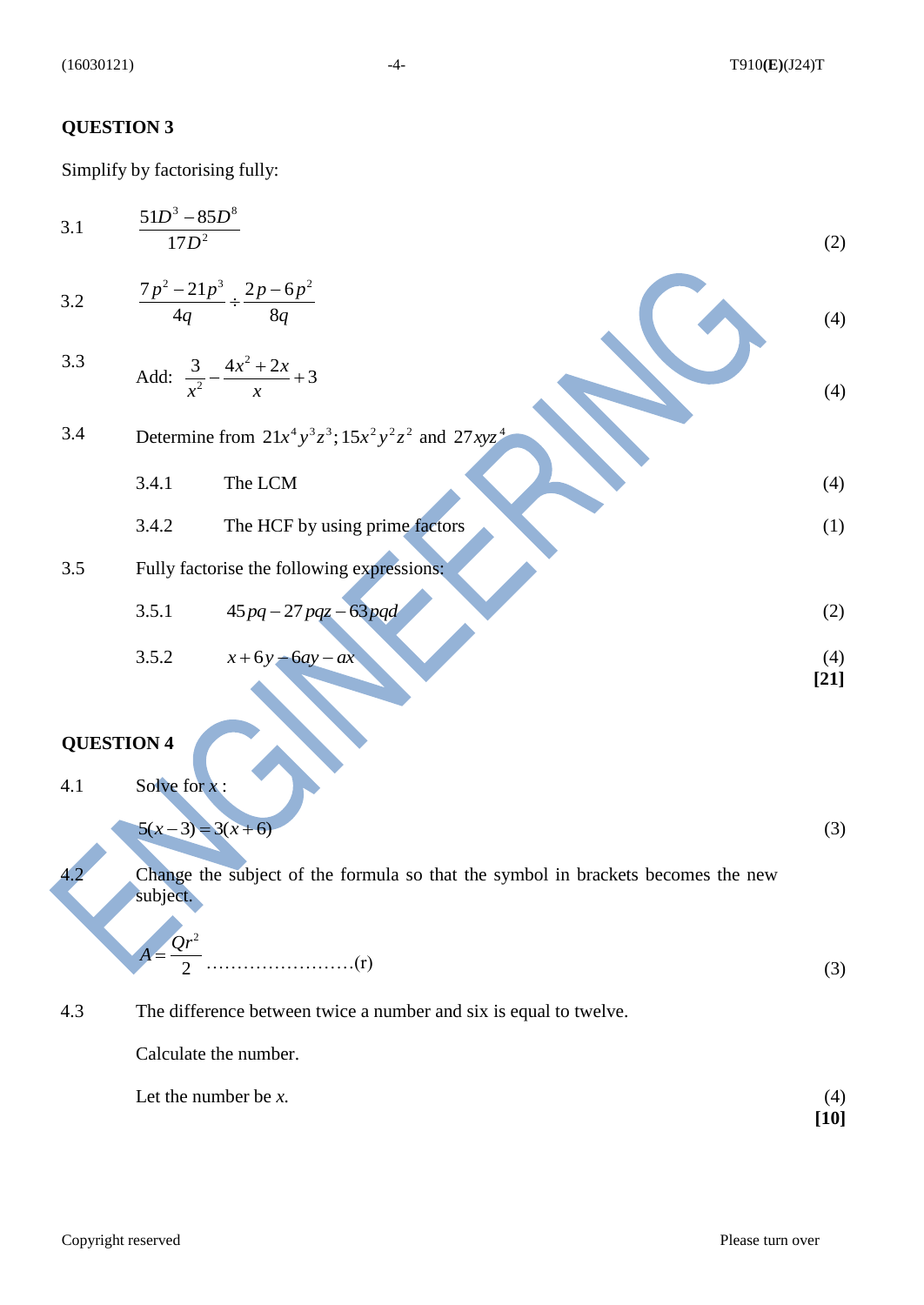#### **QUESTION 5**

Given:  $y = 4x - 1$  and *x*  $y = -\frac{3}{x}$ 

Hence answer the following questions.

| 5.1 | Give the equation of the straight-line graph.                                                                                | (1)           |
|-----|------------------------------------------------------------------------------------------------------------------------------|---------------|
| 5.2 | Is the slope of the straight-line graph positive or negative?                                                                | (1)           |
| 5.3 | Give the name of the other graph.                                                                                            | (1)           |
| 5.4 | In which quadrant(s) will the other graph be sketched?                                                                       | (1)           |
| 5.5 | Give the value of the slope of the straight-line graph.                                                                      | (1)           |
| 5.6 | Give the y-intercept of the straight-line graph.                                                                             | (1)           |
| 5.7 | Use x-values of $\frac{1}{2}$ ; 1; 2; 3; 4 to sketch the graph mentioned in QUESTION 5.3; use<br>the scale of 1 cm = 1 unit. | (4)<br>$[10]$ |

#### **QUESTION 6**

6.1 In  $\triangle ABC$ : BC = 5 cm; AC = 7 cm and  $\hat{B} = 90^{\circ}$ 

A

7 cm

 $B \overline{5 \text{ cm}}$  C

6.1.1 Calculate the magnitude of angle C. (3)

- 6.1.2 Calculate AB with the aid of the theorem of Pythagoras. (3)
- 6.2 By means of a line drawing, distinguish between the following:
	- 6.2.1 An obtuse angle
	- 6.2.2 Opposite angles
	- 6.2.3 An acute angle
	- 6.2.4 A right angle

 $(4 \times 2)$  (8)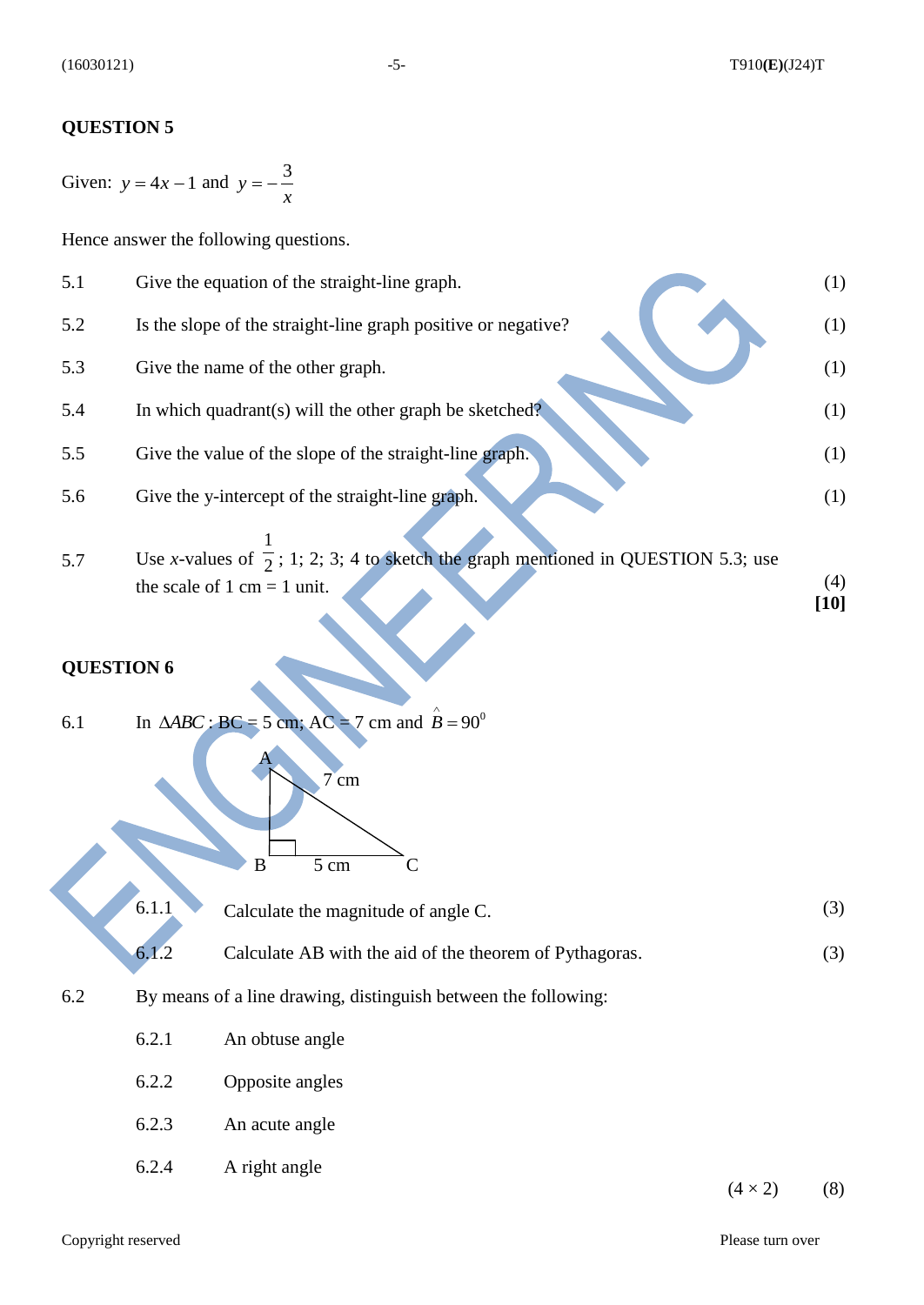(16030121) -6- T910**(E)**(J24)T



6.3.1 
$$
\tan B = 3{,}775
$$
 (1)

$$
6.3.2 \t\t B = \sin 23^0 54' + \cos 62^0 36'
$$
\t(2)

6.4 Simplify the following expression by making use of the special angles. Do not use a calculator.

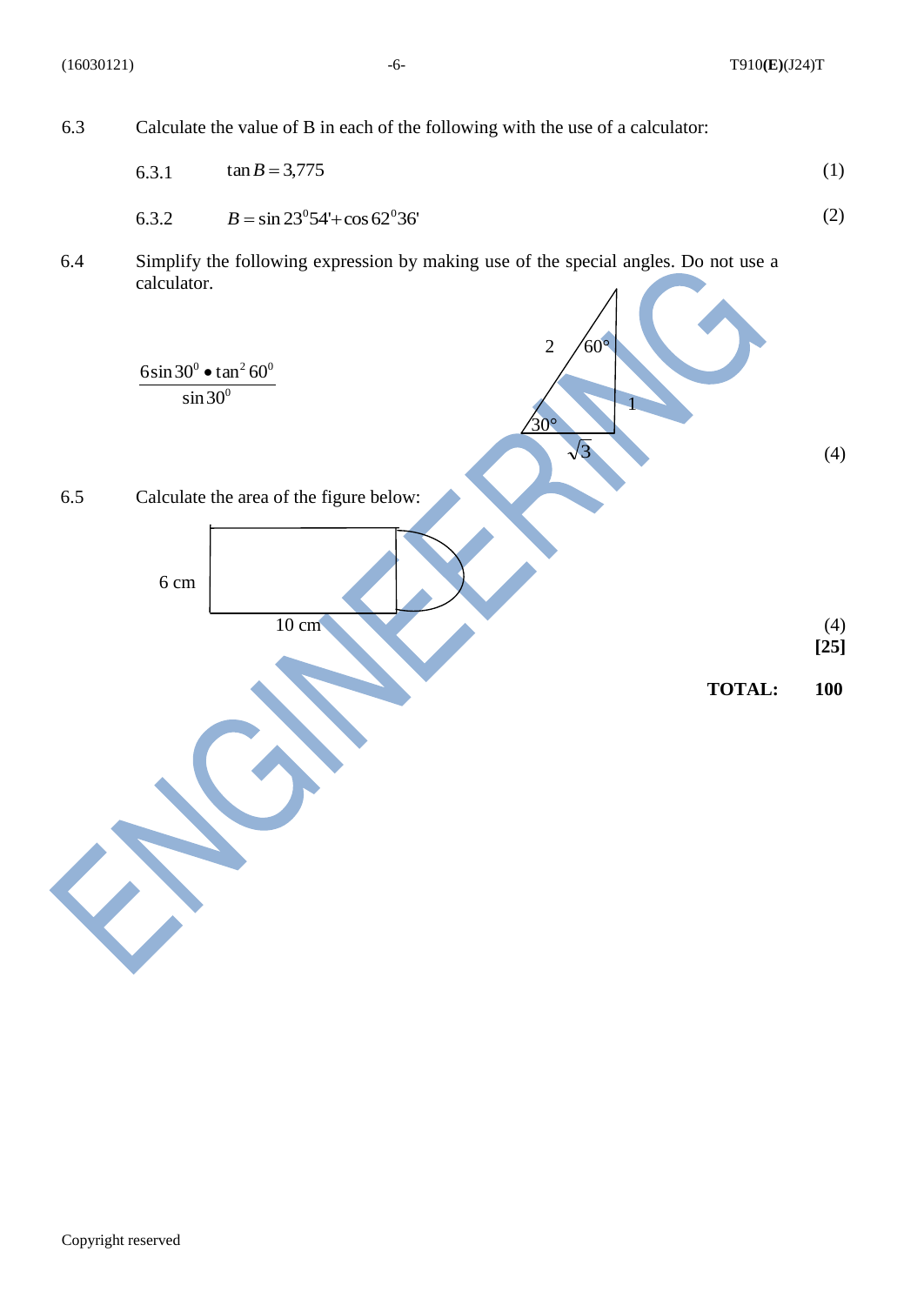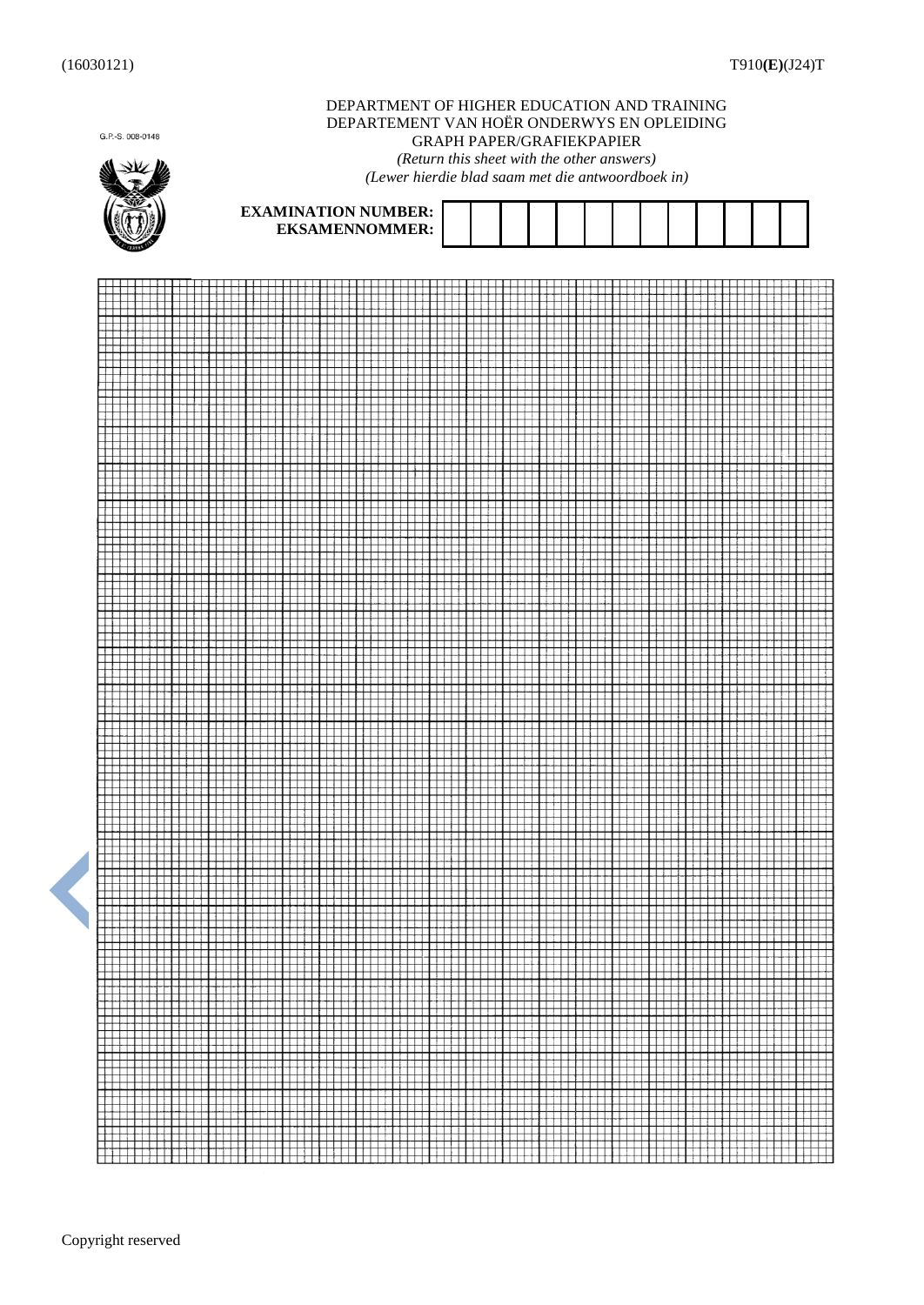#### **FORMULA SHEET**

This sheet must accompany the question paper.

$$
Rectangle: Perimeter = 2(l + b)
$$
  
Area =  $l \times b$ 

Square: Perimeter = 4*a* Area  $= a^2$ 

Triangle: Perimeter =  $a + b + c$ Area =  $\frac{1}{2}b \times h$ 

Rectangular prism: Volume =  $l \times b \times h$ 

Right triangular prism: Volume =  $\frac{1}{2}b \times h \times l$ 

Cube: Volume =  $a^3$ 

Right pyramid: Volume  $=\frac{1}{3}$  $\frac{1}{3}$ (base area  $\times h$ )

Ellipse:

 $Area =$ 4  $\frac{\pi}{4}$ (major axis)

Circle: Circumference =  $\pi D$  or  $2\pi r$ 

 $Area =$ 4  $\pi D$ or  $\pi r^2$ 

Cylinder: Volume =  $\frac{160}{12} \times h$ 4  $\frac{\pi D^2}{4}$  × h or  $\pi r^2 h$ 

Cone: Volume = 3 h 4  $\frac{\pi D^2}{\sigma} \times \frac{h}{2}$  or 3  $\pi r^2$ h

Annulus:  $A = \pi (R^2 - r^2)$